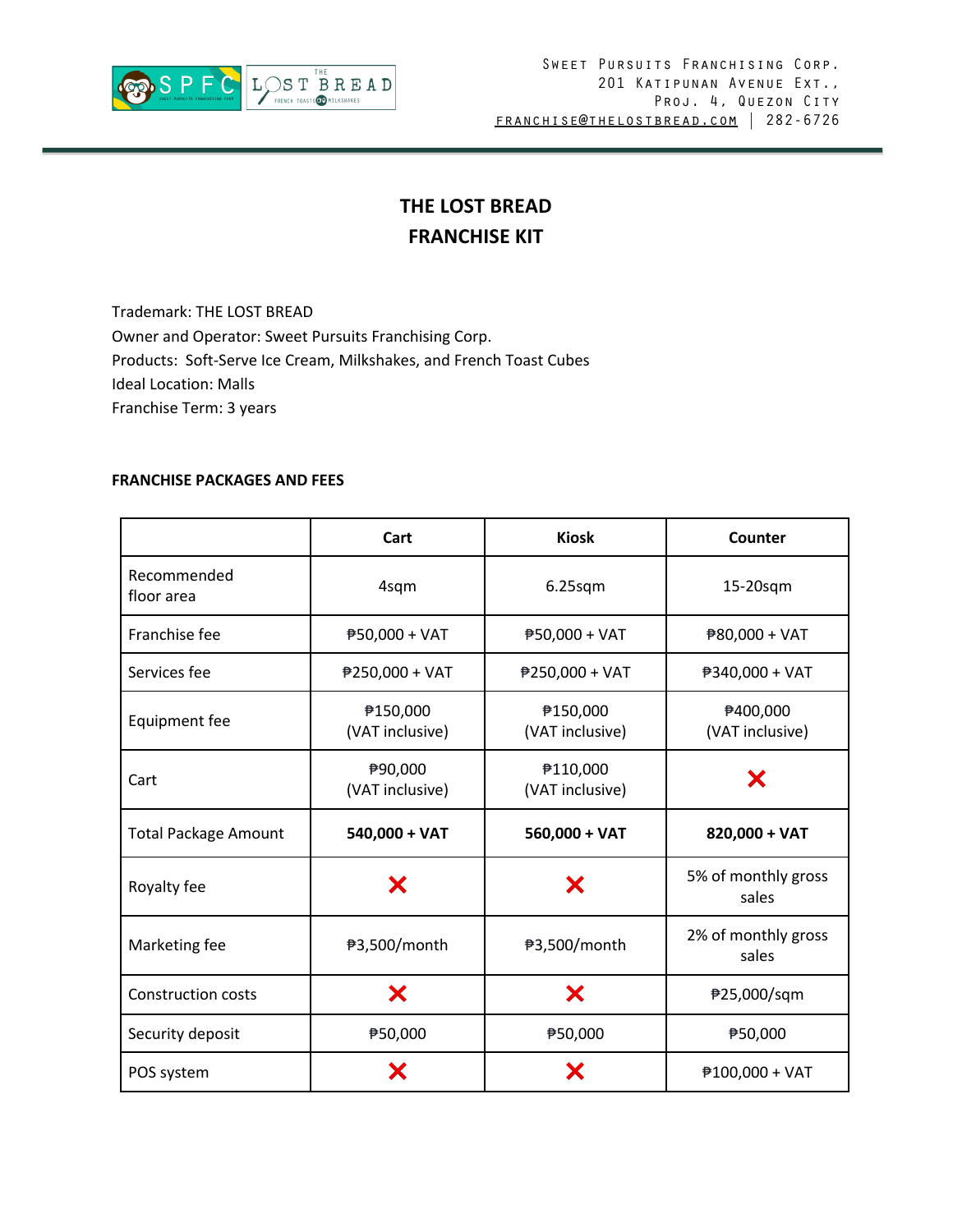

## **FRANCHISE PACKAGE INCLUSIONS**

- I. Use of The Lost Bread Trademarks and Operating System
	- 1. For the length of the contract, the franchisee will be provided the rights to use all of The Lost Bread's registered trademarks.
	- 2. Franchisees will be given the authority to sell The Lost Bread's products:
		- a) Soft-serve ice cream;
		- b) Milkshakes; and
		- c) French toast cubes
	- 3. Franchisees may make use of the The Lost Bread operating system to ensure the smooth operation of the branch.
- II. Franchise Support
	- 1. Site Selection Assistance
		- a) The franchisee is given two options to ensure favorable terms in the most ideal place:
			- To search for their own location and have it evaluated and approved by the franchisor; or
			- To receive assistance from the franchisor in searching for a location for a processing fee of ₱10,000 within Metro Manila and ₱20,000 for provincial areas.
	- 2. Store Design, Construction, and Set-Up
		- a) Every The Lost Bread branch shall be constructed conforming to the terms of the franchisor, with the help of our accredited contractors and designer.
		- b) There will be no additional charges for the delivery of The Lost Bread's carts, equipment, and kitchenware within Metro Manila.
		- c) Should the branch be located outside Metro Manila, all delivery, installation, and assembly fees of any items and fixtures shall be shouldered by the franchisee.
	- 3. Training & Field Support
		- a) The franchisees are required to hire their own staff members but all will need to undergo barista and service training for fourteen (14) days, to be handled by the franchisor.
		- b) Franchisees are also required to undergo Managing Director training for two (2) days, also handled by the franchisor.
		- c) An operations manual will be provided and discussed during the Managing Director training. It includes the following topics:
			- Pre-opening Timetables and Franchised Store Duties
			- Franchisee Training Requirements
			- Staffing Your The Lost Bread Franchise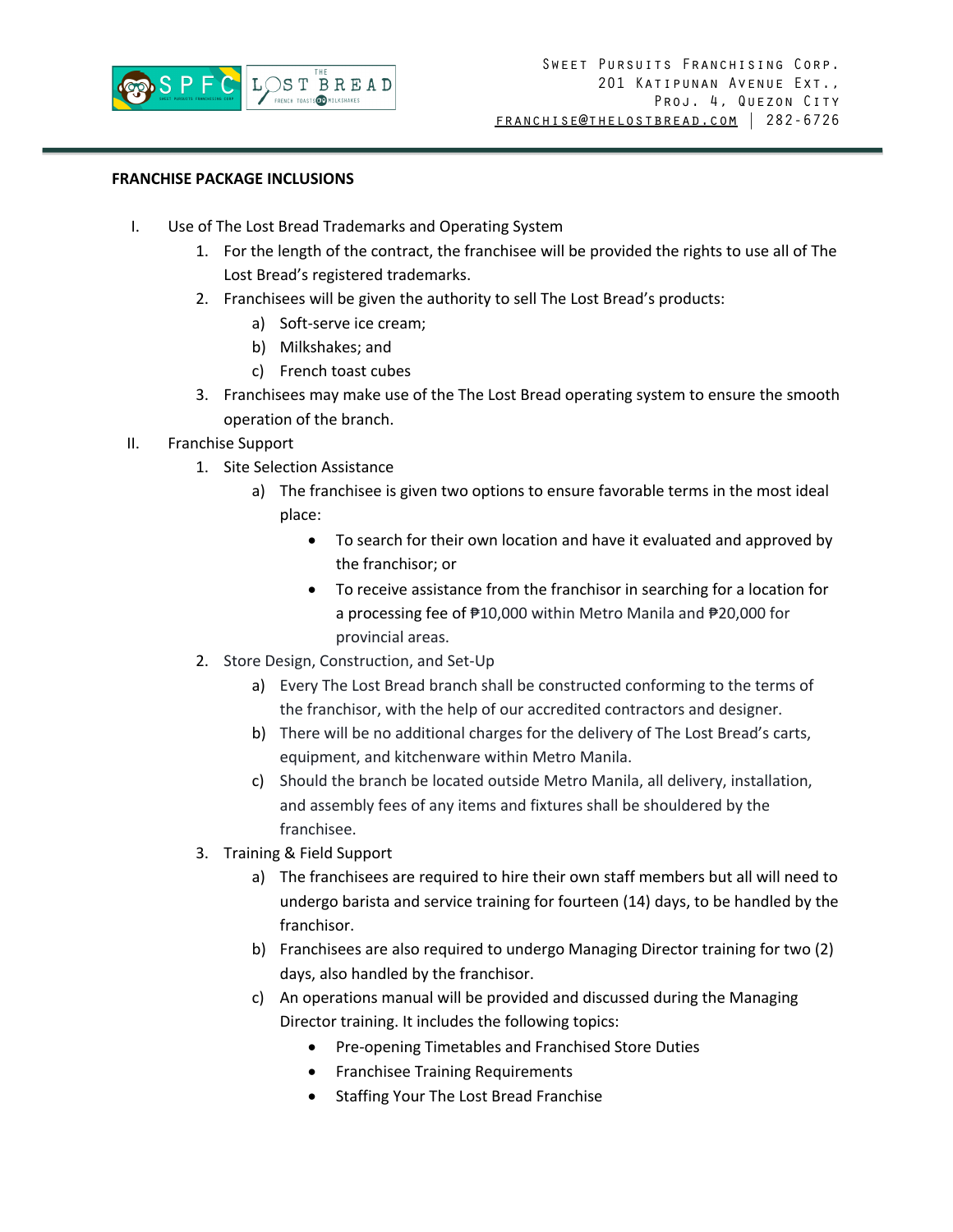

- The Lost Bread Standards of Service
- Standard Operating Procedures and Guidelines
- Franchise Equipment, Inventory, and Supplies
- Financial Administrative Duties
- Fees, Reports, Forms, Audit, and Inspection
- Marketing
- Pricing and Sales Building
- Insurance Requirements and Risk Management
- d) The staff members' allowance for the duration of the training period is to be shouldered by the franchisee.
- e) Should additional training be required for new hires, there will be added costs to be shouldered by the franchisee.
- 4. Opening Assistance
	- a) The franchisor will provide publicity, promos, and on-site assistance before and during opening \day.
- 5. Product Supply
	- a) The franchisees will be provided proprietary ingredients that are solely sourced by the company to uphold authenticity and quality of products.
	- b) The first week's supply of ingredients is already included in the initial payment.
- 6. Continuous Product Development
	- a) The Lost Bread's constant research and development initiatives aim to provide a strong line of products customers will love and enjoy to assure a fun, unique, and exciting dining experience.
	- b) A seasonal flavor will be launched every quarter in all stores.
- 7. Marketing Support
	- a) With The Lost Bread's current brand engagement status, the franchisees are guaranteed maximum impact through brand awareness in the forms of traditional and non-traditional marketing initiatives.
	- b) The Franchisor will handle all marketing efforts which will be taken from the monthly marketing fee.

### III. Terms of Contract

- a) The contract term between The Lost Bread franchisor and franchisee is three (3) years renewable, to begin upon store opening.
- b) The contract may be renewed annually (after the first 3 years), with the costs as follows:
	- a) Counter ₱40,000/year
	- b) Kiosk ₱25,000/year
	- c) Cart ₱25,000/year